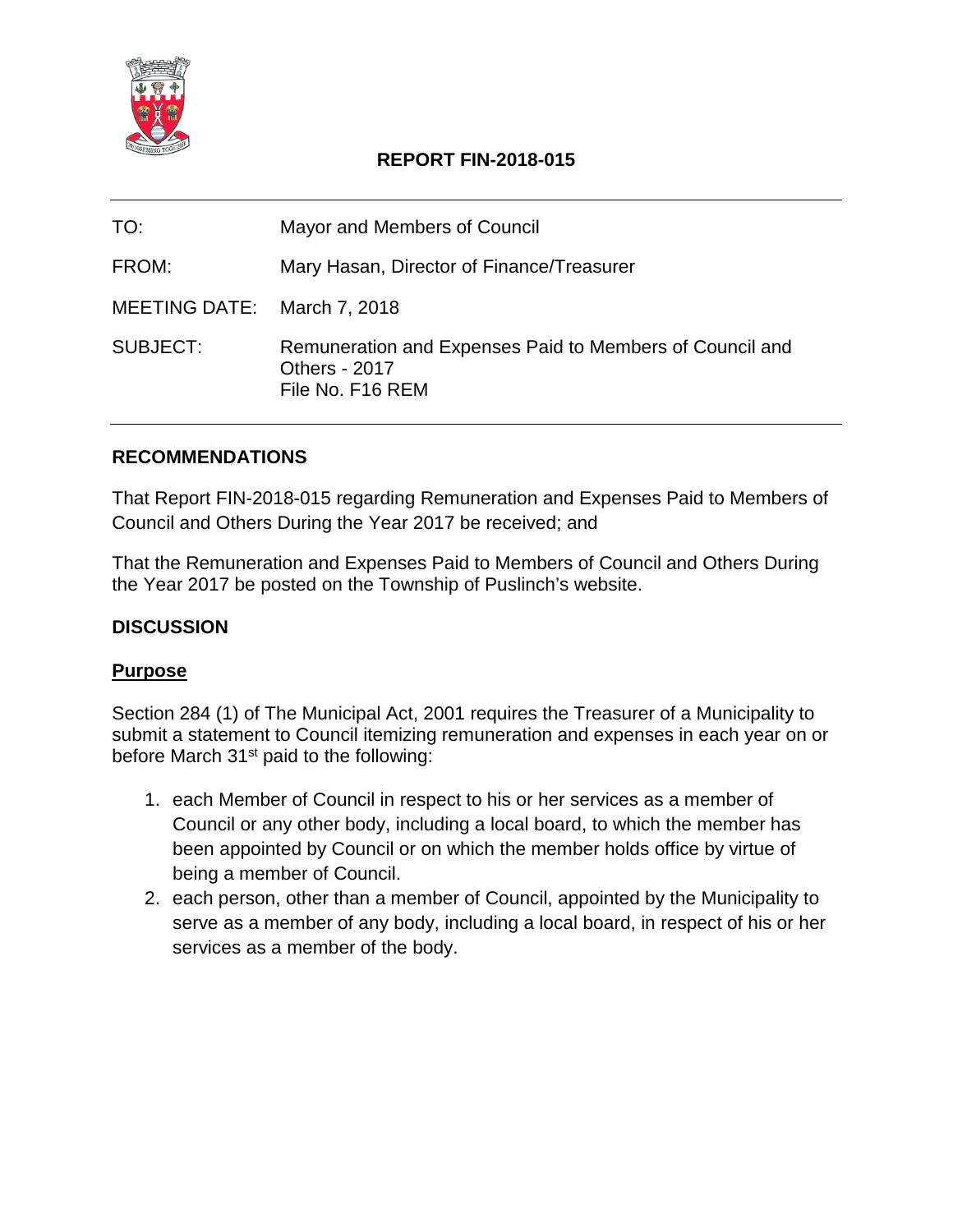#### **Background**

The authority to pay Council and Committee members remuneration or per diems, including benefits (if applicable) and reimbursement of business expenses for the 2017 fiscal year is found in By-law No. 020-2017.

The Township provides reasonable remuneration or per diems to members of Council and Committee appointees.

The Township also provides expense reimbursement to Members of Council and Committee members for reasonable and permitted expenses incurred while carrying out their respective roles and responsibilities.

Members of local boards who are appointed by the Township also receive payments from the local boards. These payments must be reported per Section 284 (1) of the Municipal Act, 2001.

Schedule A lists the total Remuneration and Expenses paid out to Members of Council and Others During the Year 2017 in accordance with Section 284 (1) of the Municipal Act, 2001.

#### **FINANCIAL IMPLICATIONS**

In the 2017 fiscal year, funds were provided in the Council Operating Budget for Council's remuneration and reimbursement for reasonable and permitted expenses. Funds were also provided in the Committee cost centres for remuneration and expenses paid to Committee members. These are budgeted annually through the Operating Budget process.

The expenses shown in Schedule A include both mileage and allowable business expenses per the Township's policies.

## **APPLICABLE LEGISLATION AND REQUIREMENTS**

Section 284(1), Municipal Act, 2001

#### **ATTACHMENTS**

Schedule A – Remuneration and Expenses Paid to Members of Council and Others During the Year 2017.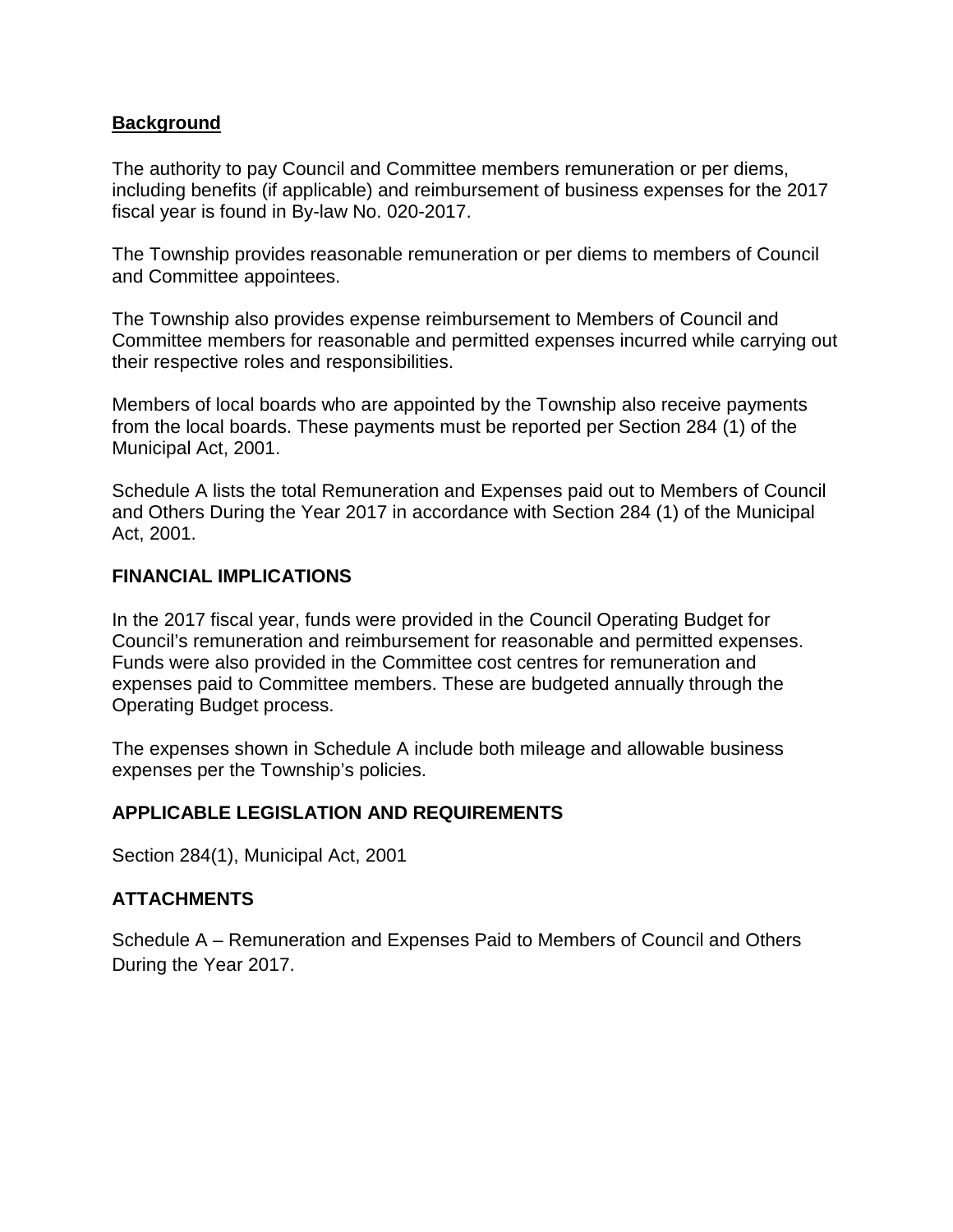#### **Township of Puslinch Remuneration and Expenses Paid to Members of Council and Others During 2017**

|                               |          |                    |                                         | <b>Sub-Total</b>    |                                         |                                |                                            | <b>Sub-Total</b>    |                    |
|-------------------------------|----------|--------------------|-----------------------------------------|---------------------|-----------------------------------------|--------------------------------|--------------------------------------------|---------------------|--------------------|
| Member of<br><b>Council</b>   | Salary * | <b>Benefits **</b> | Per Diems &<br><b>Expenses ***</b><br>æ | <b>Remuneration</b> | <b>Business</b><br><b>Expenses</b><br>ъ | Conference/<br><b>Seminars</b> | Mileage/A<br>irfare<br><b>Expense</b><br>ъ | <b>Expenditures</b> | <b>Grand Total</b> |
| Dennis Lever,<br>Mayor        | 23,280   | 303                | ۰                                       | 23,583              | 344                                     |                                | 95                                         | 439                 | 24,021             |
| Ken Roth,<br>Councillor       | 15,872   | 5,780              |                                         | 21,652              | 113                                     |                                | 409                                        | 521                 | 22,174             |
| John Sepulis,<br>Councillor   | 15,872   | 6,130              |                                         | 22,003              |                                         |                                |                                            |                     | 22,003             |
| Susan Fielding,<br>Councillor | 15,872   | 6,130              | 548                                     | 22,551              | 1,333                                   | 1,379                          | 664                                        | 3,376               | 25,926             |
| Matthew Bulmer,<br>Councillor | 15,872   | 6,130              |                                         | 22,003              | 471                                     | 560                            | 14                                         | 1,045               | 23,048             |
| <b>Totals</b>                 | 86,770   | 24,473             | 548<br>S                                | 111,791             | 2,260                                   | 1,939                          | 1,182                                      | 5,380               | 117,172<br>S.      |

\* One-third of the remuneration paid to members of Council continue to be considered as expenses incidental to the discharge of their duties as a member of Council as per the provisions of subsection 283 (5) of the Municipal Act. Effective January 1, 2019, the one-third tax free allowance will be eliminated in acordance with the Federal Budget.

\*\* Benefits include employer portion of Extended Health Care, Hospital Semi-Private, Dental, Drug, Vision Care, and Out of Province Coverage, Employer's Health Tax (EHT) and Canada Pension Plan (CPP) if applicable. Employment Insurance (EI) is exempt.

\*\*\* These are payments made by Conservation Hamilton (Councillor Fielding). As this is a local board, it should be reported as per Section 284(1) of the Municipal Act, 2001.